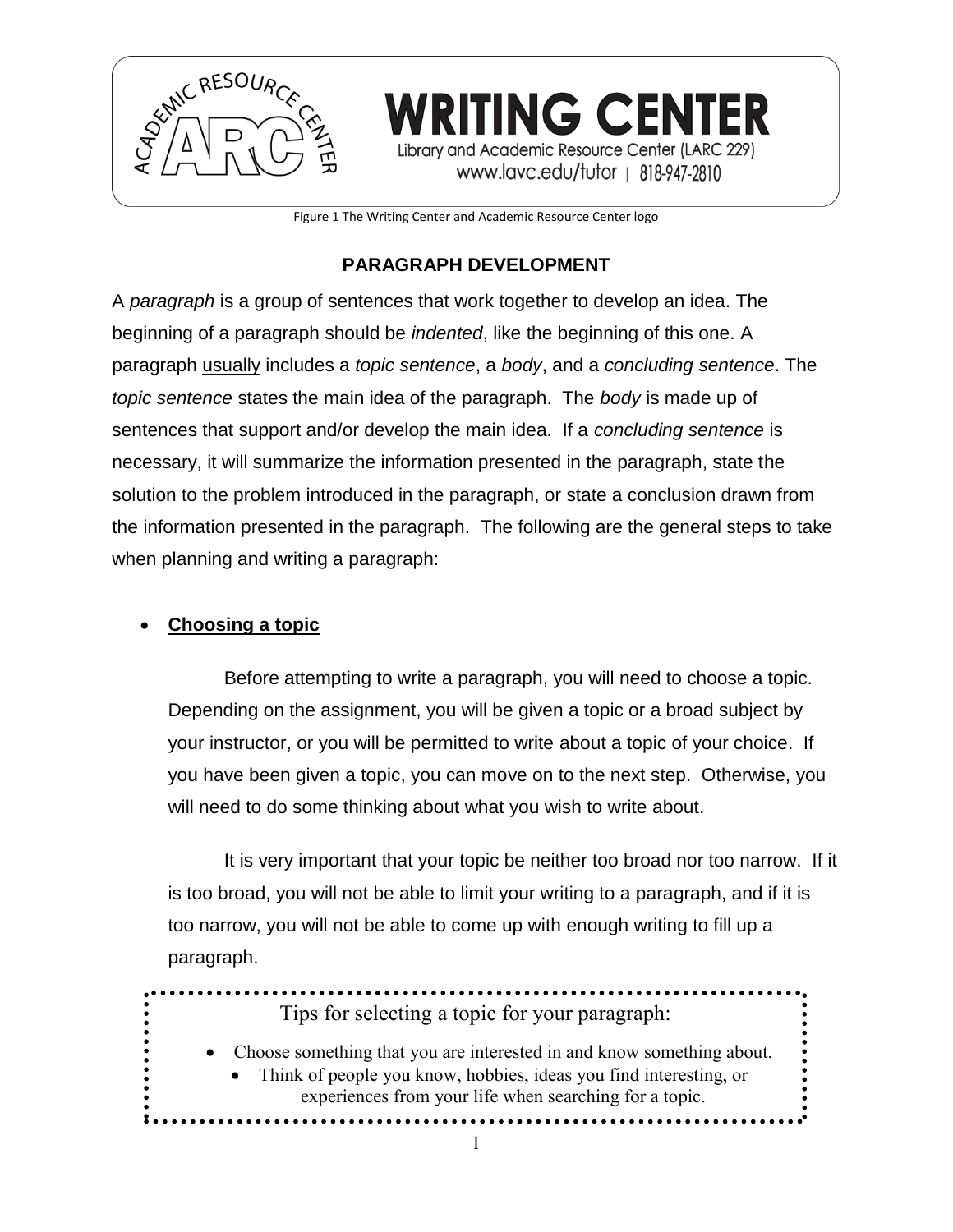## **Narrowing your topic**

A paragraph is a relatively short piece of writing; it will usually be between five and twelve sentences long. Because you are limited in length, you should select a single, manageable idea that you can cover in the space that you have.

*Example of a topic too broad for a single paragraph*:

Why good people do bad things

The example above is too broad for a paragraph, because you could write several paragraphs about it. If you find that your topic is too broad, think about a few ideas that you would include under your topic and see if one of them might work as a topic for a single paragraph.

## *Example of a topic too narrow for a paragraph*;

• My cat is striped

Who cares? This topic is too narrow because it leaves no questions in the reader's mind. There is nothing more to write about because the statement leaves no room for interpretation.

#### *Examples of topics suitable for a paragraph*:

- Why it is rude to talk on a cell phone in public
- How to cut a rabbit's toenails

#### **Writing your topic sentence**

Once you have chosen a topic, you will need to write a complete topic sentence. You will make your topic into a statement at this time, which will direct the body of the paragraph.

Example of topics with related topic sentences:

- Why it is rude to talk on a cell phone in public *Talking on a cell phone in public is rude because it is inconsiderate of others.*
- How to cut a rabbit's toenails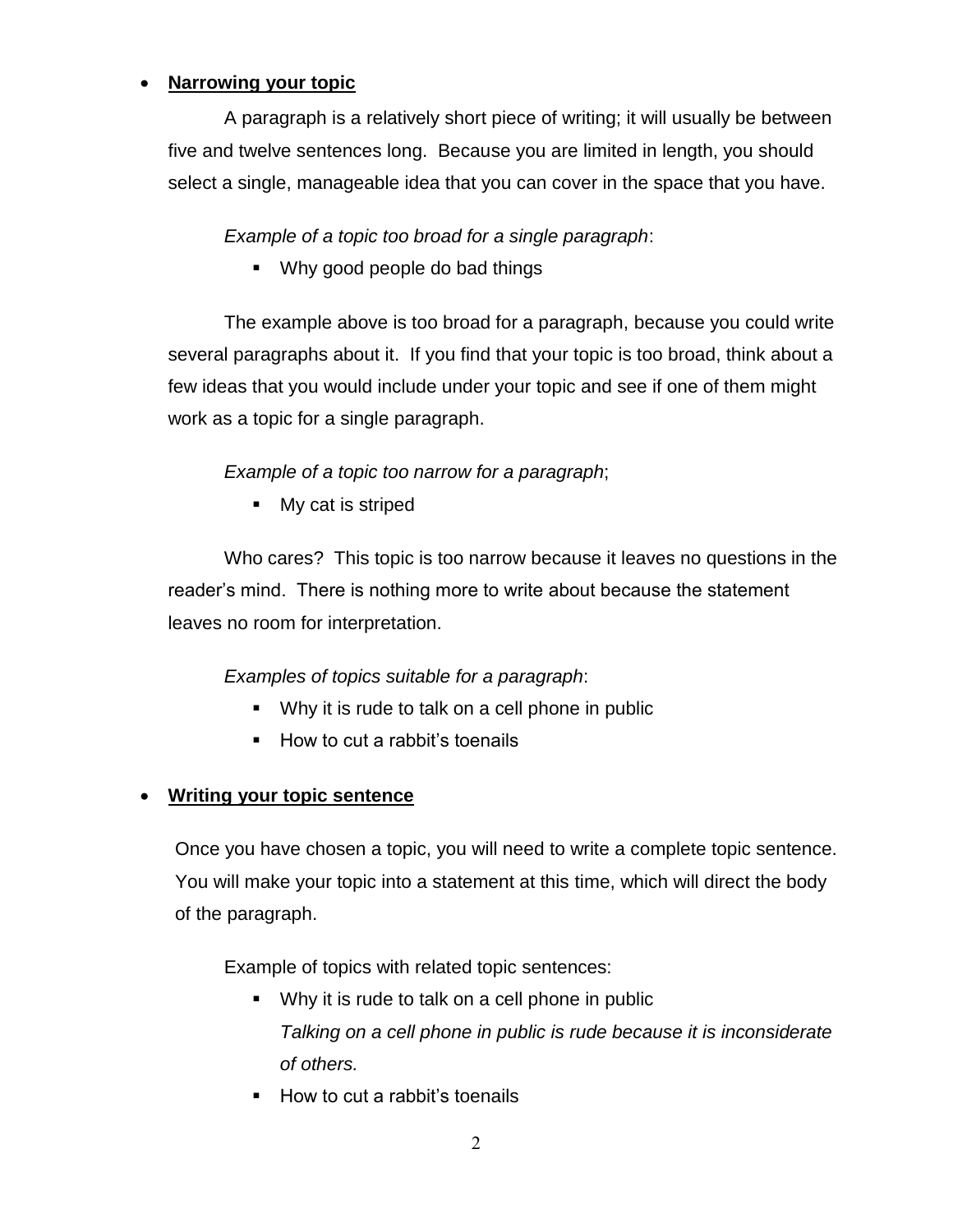*Cutting your rabbit's toenails yourself is simple and can save you a lot of money.*



## **Generating ideas for the body of your paragraph**

After you have written your topic sentence, you will need to gather supporting ideas for the body of the paragraph.

*Brainstorming* is a good technique to use at this stage. To *brainstorm*, think about your topic and write down anything that comes to mind that relates to it.

Example of topic sentences and ideas generated by brainstorming:

 *Talking on a cell phone in public is rude because it is inconsiderate of others.*

People may be disturbed by your talking out loud/people talk louder on cell phones

Cell phones are convenient

It makes the people you are with feel left out or ignored You can't pay attention to what you are doing when you are on the

phone

You can crash your car if you are on the phone

 *Cutting your rabbit's toenails yourself is simple and can save you a lot of money.*

It costs \$10 to have a rabbit's toenails cut at a shop and needs to be done often

You will need two people to do it

You have to hold the rabbit on its back

Be careful not to clip them too short and make them bleed / use

clippers made for animals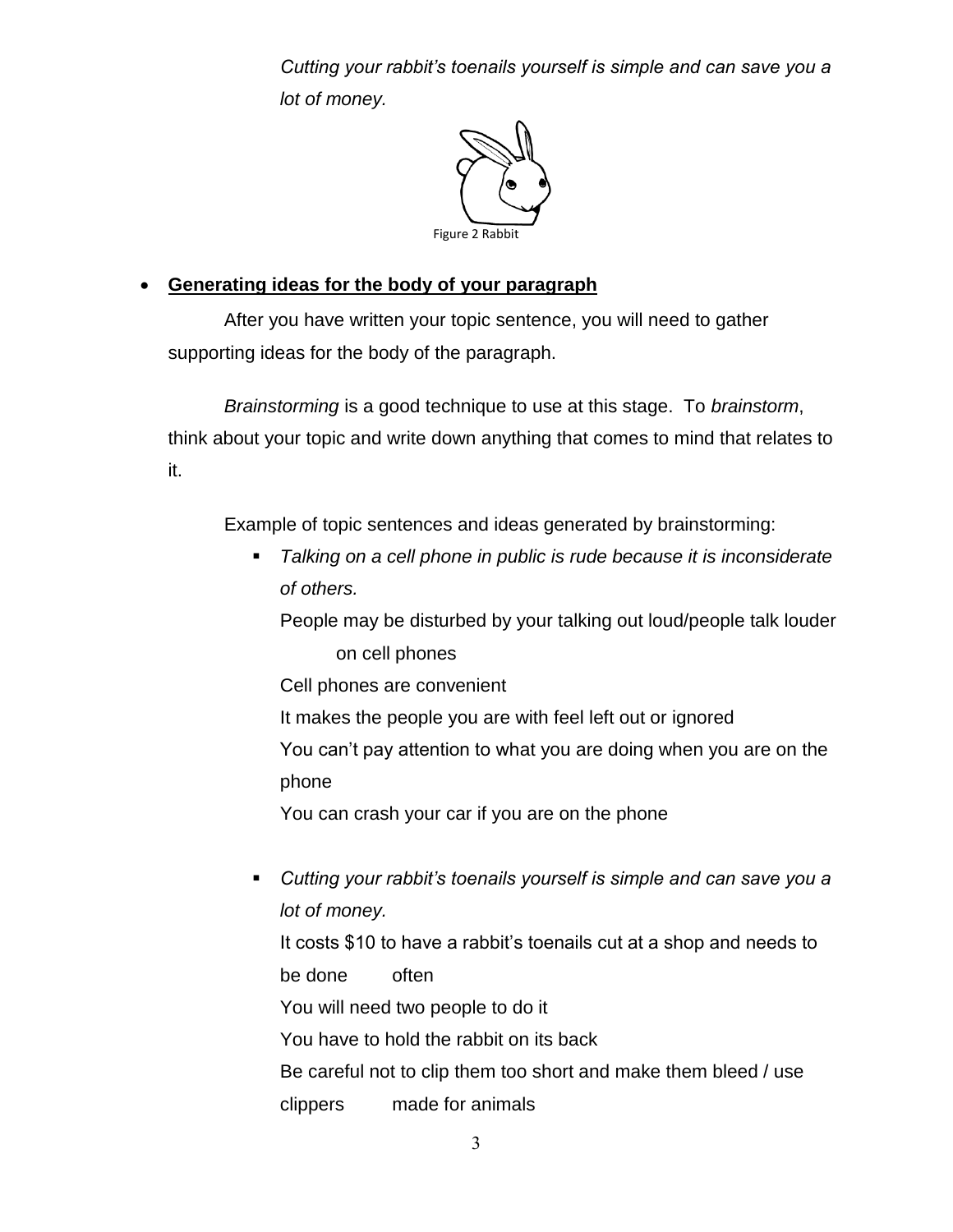The rabbit will not like it



# **Choosing ideas to include in your paragraph**

After you have a list of ideas that relate to your topic sentence, you will need to decide which ones to include in your paragraph. Include any ideas that give examples or facts that directly relate to the topic sentence or prove that it is correct. Exclude any ideas that simply restate the topic sentence or any that seem irrelevant. These can take up space and make your paragraph mundane.

Example topic sentences and ideas that could be included in the body of the corresponding paragraphs:

 *Talking on a cell phone in public is rude because it is inconsiderate of others.* People may be disturbed by your talking out loud/people talk louder on cell phones It makes the people you are with feel left out or ignored You can't pay attention to what you are doing when you are on the

phone

You can crash your car if you are on the phone

In this example, each idea on the list helps argue that the topic sentence is correct. The idea that was left out, "cell phones are convenient," doesn't help prove that the topic sentence is correct. In fact, it could be seen as a point against the topic sentence.

> *Cutting your rabbit's toenails yourself is simple and can save you a lot of money.* It costs \$10 to have a rabbit's toenails cut at a shop and needs to be done often You will need two people to do it You have to hold the rabbit on its back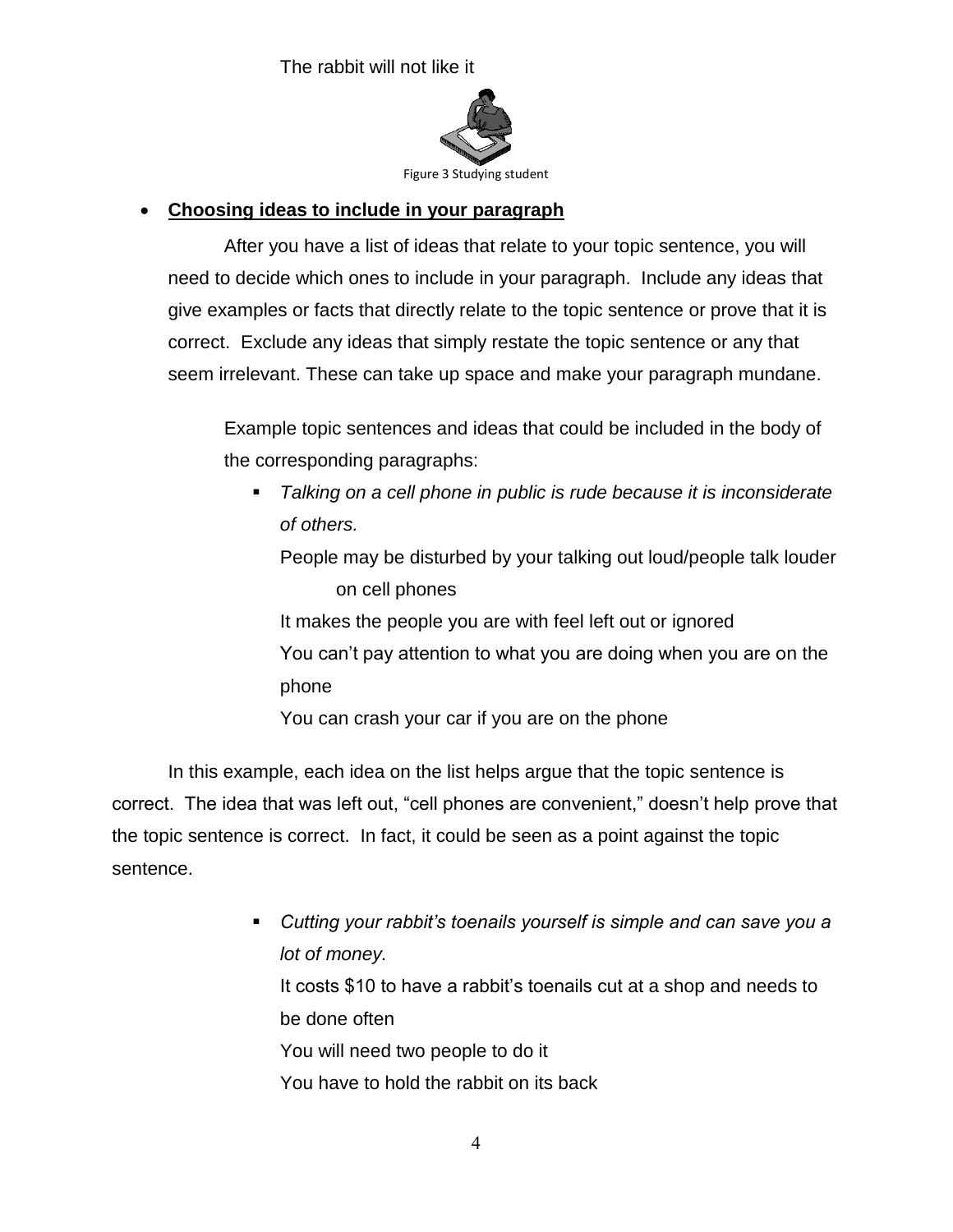Be careful not to clip them too short and make them bleed / use clippers made for animals

In this example, each idea listed helps argue that it is a good idea to cut your rabbit's toenails yourself and explains how to do it. The idea that was left out, "the rabbit will not like it," was left out because it would not help convince the reader that cutting their rabbit's toenails is a good idea; it could actually make them not want to try.

# **Putting your ideas in order**

order:

Once you have chosen the ideas you will use to support your topic sentence, you will need to plan the order in which you will present them. This is usually the part that gives students the most trouble, but it becomes easier with practice. If your points come in chronological order, this step will be easy. If not, you will have to decide on the best order to present them in. First, determine the points you want to emphasize the most. Then, order your paragraph, so these ideas come at the beginning and the end of the paragraph with the less important ideas in the middle.

Example of a topic sentence with supporting ideas put into order of emphasis:

- *Talking on a cell phone in public is rude because it is inconsiderate of others.*
	- 1. You can't pay attention to what you are doing when you are on the phone
	- 2. You can crash your car if you are on the phone
	- 3. It makes the people you are with feel left out or ignored
	- 4. People may be disturbed by your talking out loud/people talk louder on cell phones

Example of a topic sentence with supporting ideas put into chronological

- *Cutting your rabbit's toenails yourself is simple and can save you a lot of money.*
	- 1. It costs \$10 to have a rabbit's toenails cut at a shop and needs to be done often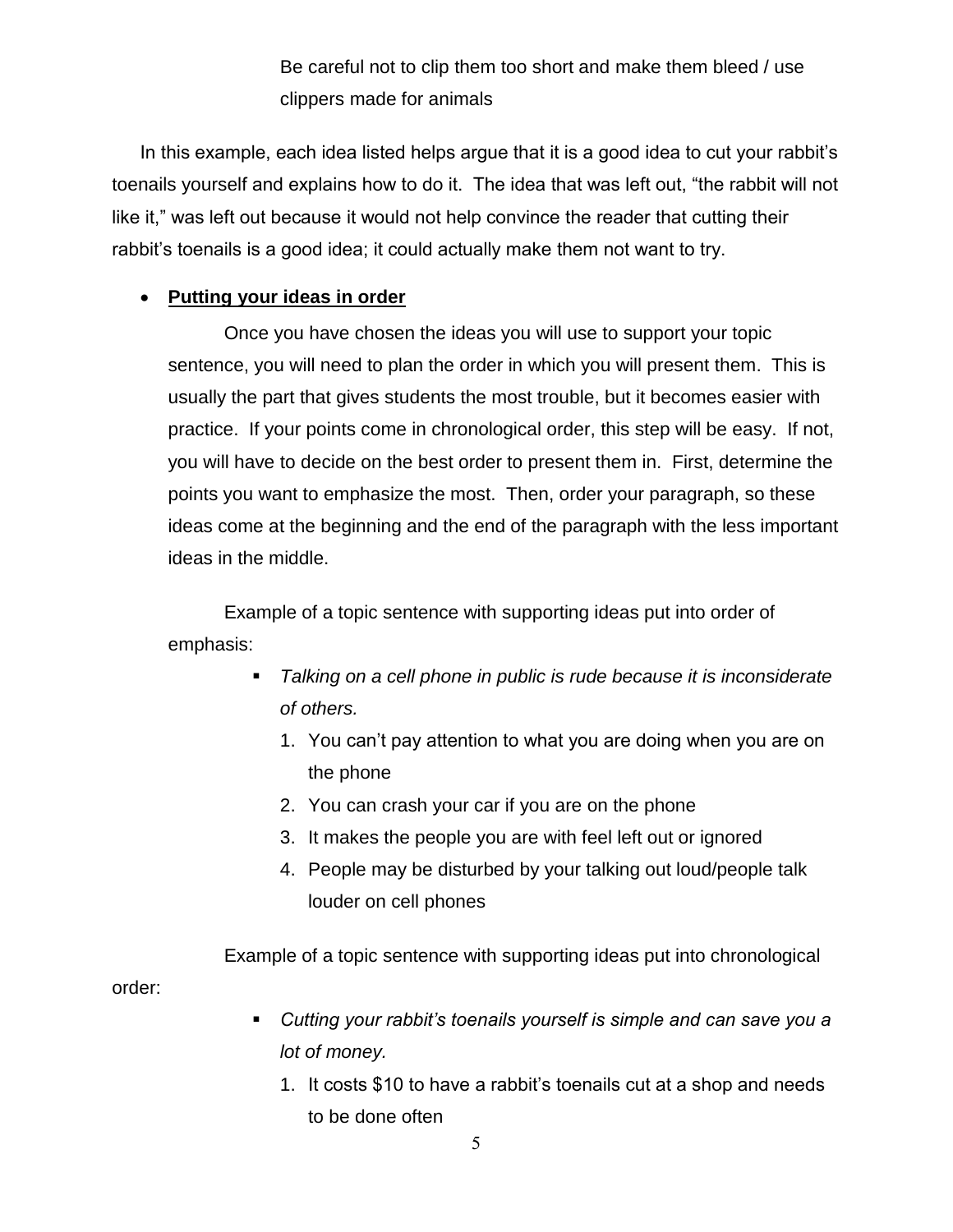- 2. You will need 2 people to do it
- 3. You have to hold the rabbit on its back
- 4. Be careful not to clip them too short and make them bleed / use clippers made for animals

In this example, the ideas listed to convince the reader to cut their rabbit's toenails themselves are listed first, followed by instructions for doing so.

#### **Exercise:**

**Within the broad subject given, choose a topic narrow enough for a paragraph, and then write a topic sentence. Next, come up with a list of supporting ideas and list them in the spaces provided. Decide which ideas to include in your paragraph, then decide on the order to put them in and number them on the right. An example has been done for you.**

1. Subject: College

| Topic:                              | Why registering for college is frustrating                                |   |        |     |
|-------------------------------------|---------------------------------------------------------------------------|---|--------|-----|
|                                     | Topic sentence: Registering for classes at college is very time-consuming |   |        | and |
| inconvenient.                       |                                                                           |   |        |     |
| Supporting ideas:                   |                                                                           |   | Order: |     |
| You must take placement tests       |                                                                           | 2 |        |     |
| You have to apply                   |                                                                           |   |        |     |
| You must meet prerequisites         |                                                                           |   |        |     |
| Sometimes classes you want are full |                                                                           | 5 |        |     |
| You must wait in line to register   |                                                                           |   |        |     |
|                                     | You have to go to a separate office to pay for classes                    |   |        |     |
|                                     |                                                                           |   |        |     |

\_\_\_\_\_\_\_\_\_\_\_\_\_\_\_\_\_\_\_\_\_\_\_\_\_\_\_\_\_\_\_\_\_\_\_\_\_\_\_\_\_\_\_\_\_\_\_\_\_\_\_\_\_\_\_\_\_\_

\_\_\_\_\_\_\_\_\_\_\_\_\_\_\_\_\_\_\_\_\_\_\_\_\_\_\_\_\_\_\_\_\_\_\_\_\_\_\_\_\_\_\_\_\_\_\_\_\_\_\_\_\_\_\_\_\_\_\_\_\_\_\_\_

\_\_\_\_\_\_\_\_\_\_\_\_\_\_\_\_\_\_\_\_\_\_\_\_\_\_\_\_\_\_\_\_\_\_\_\_\_\_\_\_\_\_\_\_\_\_\_\_\_\_\_\_\_\_\_\_\_\_\_\_\_\_\_\_

\_\_\_\_\_\_\_\_\_\_\_\_\_\_\_\_\_\_\_\_\_\_\_\_\_\_\_\_\_\_\_\_\_\_\_\_\_\_\_\_\_\_\_\_\_\_\_\_\_\_\_\_\_\_\_\_\_\_\_\_\_\_\_\_

\_\_\_\_\_\_\_\_\_\_\_\_\_\_\_\_\_\_\_\_\_\_\_\_\_\_\_\_\_\_\_\_\_\_\_\_\_\_\_\_\_\_\_\_\_\_\_\_\_\_\_\_\_\_\_\_\_\_\_\_\_\_\_\_

\_\_\_\_\_\_\_\_\_\_\_\_\_\_\_\_\_\_\_\_\_\_\_\_\_\_\_\_\_\_\_\_\_\_\_\_\_\_\_\_\_\_\_\_\_\_\_\_\_\_\_\_\_\_\_\_\_\_\_\_\_\_\_\_

2. Subject: Food

 $\overline{\phantom{a}}$ 

\_\_\_\_\_\_\_\_

 $\overline{\phantom{a}}$ 

\_\_\_\_\_\_\_\_

\_\_\_\_\_\_\_\_

Topic sentence:

Supporting ideas: Contract of Contract Contract of Contract Contract Contract Contract Contract Contract Contract Contract Contract Contract Contract Contract Contract Contract Contract Contract Contract Contract Contract

\_\_\_\_\_\_\_\_\_\_\_\_\_\_\_\_\_\_\_\_\_\_\_\_\_\_\_\_\_\_\_\_\_\_\_\_\_\_\_\_\_\_\_\_\_\_\_\_\_\_\_\_\_\_\_\_\_\_

## **Writing the draft**

After you have ordered your ideas, it is time to write the first draft of your paragraph. Start with your topic sentence, and then write each of your